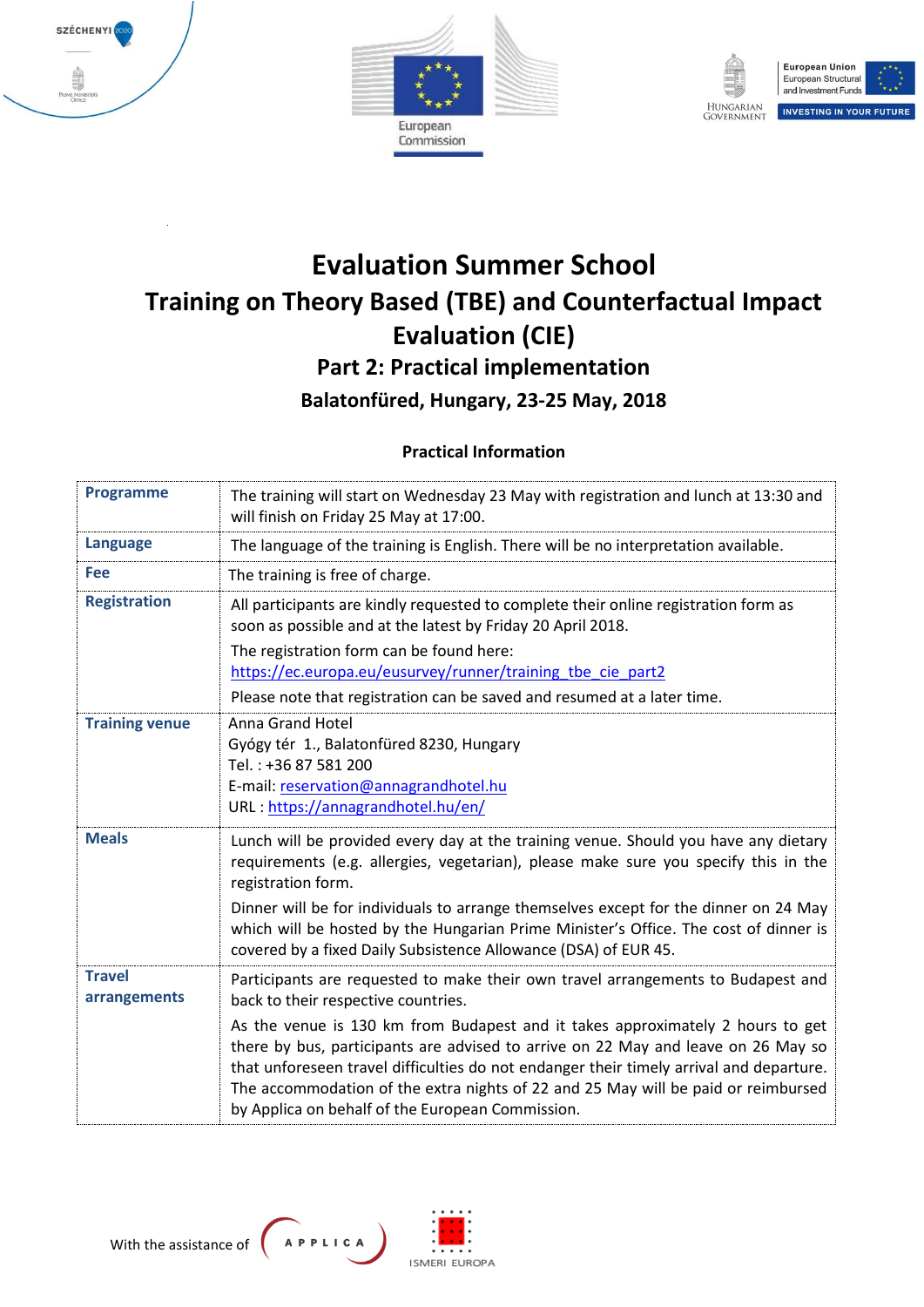| <b>Transportation to</b> | Transportation to and from the venue will be provided by buses/shuttles:                                                                                                                                                                                                                                                                                                                                                                                                                                                                                                                                                                                                                                                                                                                                                                                                                                                                                                                                                                                             |  |  |
|--------------------------|----------------------------------------------------------------------------------------------------------------------------------------------------------------------------------------------------------------------------------------------------------------------------------------------------------------------------------------------------------------------------------------------------------------------------------------------------------------------------------------------------------------------------------------------------------------------------------------------------------------------------------------------------------------------------------------------------------------------------------------------------------------------------------------------------------------------------------------------------------------------------------------------------------------------------------------------------------------------------------------------------------------------------------------------------------------------|--|--|
| /from the venue          | On 23 May, Wednesday:                                                                                                                                                                                                                                                                                                                                                                                                                                                                                                                                                                                                                                                                                                                                                                                                                                                                                                                                                                                                                                                |  |  |
|                          | Shuttle 1 will leave at 10:30 from the city centre<br>Participants arriving on 22 May are advised to take this shuttle.<br>Meeting point: 20-22-Wesselényi utca, Budapest 1077 (in front of the<br>headquarters of the Prime Minister's Office)<br>Meeting time: between 10:00 and 10:25. The bus will leave at 10:30 sharp.<br>Shuttle 2 will leave at 11:30 from the Liszt Ferenc International Airport<br>Participants who prefer to arrive early on 23 May may take this shuttle.<br>If you take this option, it is advised to book a flight scheduled to arrive by<br>10:00 at the latest just in case there are delays. The shuttle will leave at 11:30<br>sharp and will not wait for anyone whose flight has been delayed.<br>Meeting point: in front of the airport gates between Terminal A and<br>Terminal B on the Arrivals level. As buses are allowed to spend a maximum<br>10 minutes only in the bus waiting area of the airport, participants are<br>requested to arrive there by 11:20 and board the bus quickly so that it can<br>leave at 11:30. |  |  |
|                          | On 25 May, Friday                                                                                                                                                                                                                                                                                                                                                                                                                                                                                                                                                                                                                                                                                                                                                                                                                                                                                                                                                                                                                                                    |  |  |
|                          | Shuttle will leave at 17:00 from the hotel to the airport for participants who<br>$\bullet$<br>wish to take a return flight on Friday. It takes approximately two and a half<br>hours to get from the venue to the airport and Friday afternoons are rather<br>busy both on the motorway and inside Budapest. Participants choosing this<br>option are advised to book flights scheduled to depart at 20:30 or later.<br>The organisers encourage participants to stay Friday night and to opt for a<br>return home on Saturday afternoon or later.                                                                                                                                                                                                                                                                                                                                                                                                                                                                                                                  |  |  |
|                          | On 26 May, Saturday                                                                                                                                                                                                                                                                                                                                                                                                                                                                                                                                                                                                                                                                                                                                                                                                                                                                                                                                                                                                                                                  |  |  |
|                          | Shuttle will leave at 8:30 from the hotel to the airport and to the city centre<br>for participants whose flights leave on Saturday afternoon or evening and<br>Hungarian participants returning to Budapest. It is recommended not to book<br>flights leaving before 13:00.                                                                                                                                                                                                                                                                                                                                                                                                                                                                                                                                                                                                                                                                                                                                                                                         |  |  |
|                          | <b>Required information</b>                                                                                                                                                                                                                                                                                                                                                                                                                                                                                                                                                                                                                                                                                                                                                                                                                                                                                                                                                                                                                                          |  |  |
|                          | In order that the transfers to and from the venue can be organised in the best way, it<br>وتعموم وعافكم اموموام وانعدوام او                                                                                                                                                                                                                                                                                                                                                                                                                                                                                                                                                                                                                                                                                                                                                                                                                                                                                                                                          |  |  |

is essential that you provide your travel details ahead of the seminar. For this, please follow the link below as soon as you have completed the questionnaire and made your travel arrangements:

https://ec.europa.eu/eusurvey/runner/training\_tbe\_cie\_part2\_TRAVELPLANS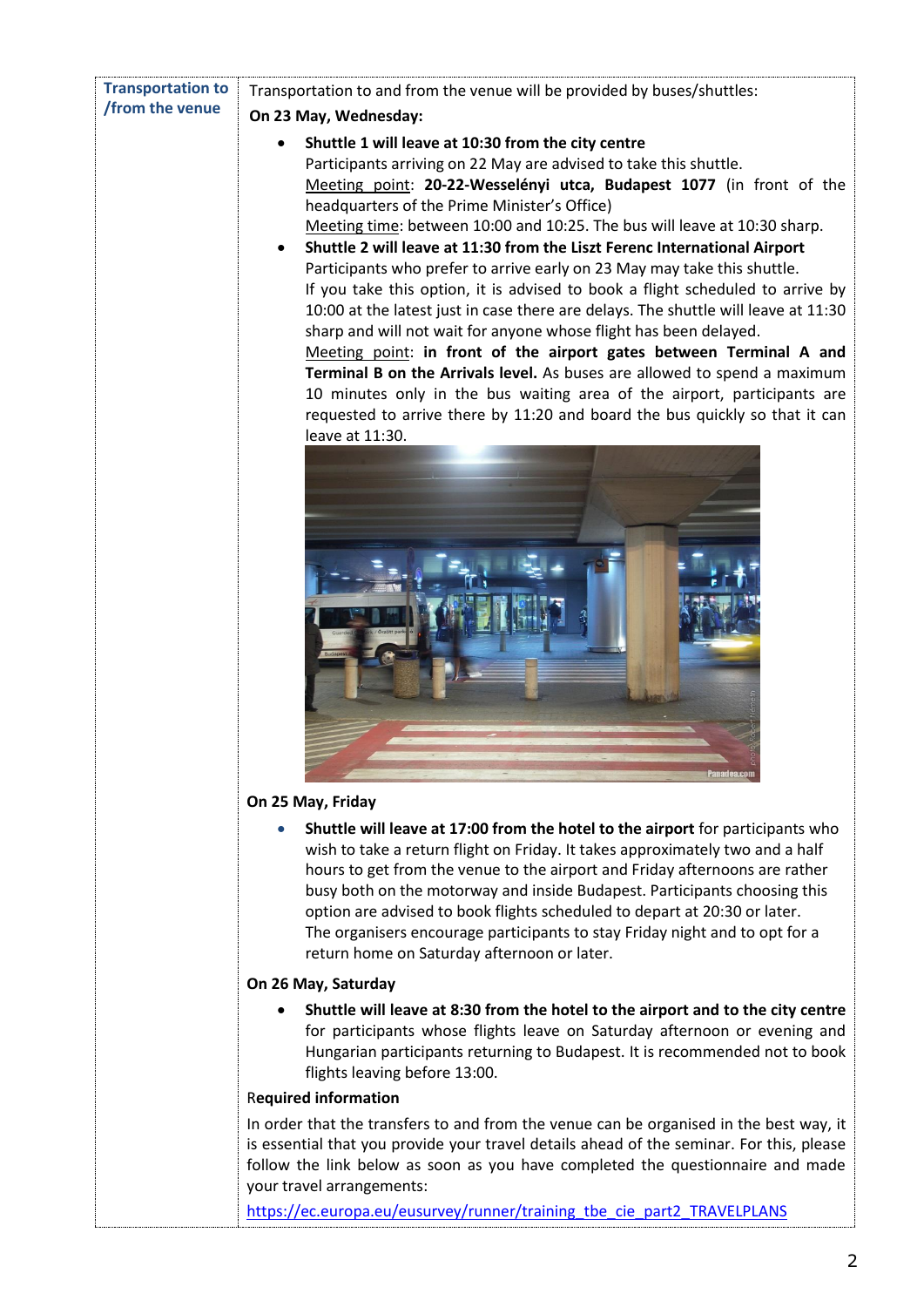|                      | Please note that this is separate from the registration form. It is to be completed after                                                                                |  |  |
|----------------------|--------------------------------------------------------------------------------------------------------------------------------------------------------------------------|--|--|
|                      | you have registered and booked your main travel but no later than 27 April.                                                                                              |  |  |
| How to get to the    | Should you not be able to take the shuttle please see below for the two options to                                                                                       |  |  |
| venue                | get to the venue by train. However, please bear in mind both options take at least                                                                                       |  |  |
|                      | 3.5 hours.                                                                                                                                                               |  |  |
| From the airport:    | Option 1: Balatonarács railway station (this is closer to Anna Grand Hotel than                                                                                          |  |  |
| on Wednesday         | Balatonfüred railway station in Option 2 below)                                                                                                                          |  |  |
| 23 May               | At Liszt Ferenc Airport 2 take Bus 100E                                                                                                                                  |  |  |
|                      | Your stop: Kálvin tér                                                                                                                                                    |  |  |
|                      | At Kálvin tér, take Metro line 4 direction Kelenföld vasútállomás<br>Your stop: Kelenföld vasútállomás                                                                   |  |  |
|                      | At railway station Kelenföld vasútállomás take a train to Balatonarács - you will need                                                                                   |  |  |
|                      | to change trains at Székesfehérvár - consult train timetable here: Timetable                                                                                             |  |  |
|                      | At station Balatonarács walk 850 meters along Táncsics Mihály utca or take a taxi to                                                                                     |  |  |
|                      | arrive at Anna Grand Hotel                                                                                                                                               |  |  |
|                      | Google maps: https://goo.gl/maps/WhUc9B3CfYR2                                                                                                                            |  |  |
|                      | Option 2: Balatonfüred railway station                                                                                                                                   |  |  |
|                      | At Liszt Ferenc Airport 2 take Bus 100E                                                                                                                                  |  |  |
|                      | Your stop: Kálvin tér                                                                                                                                                    |  |  |
|                      | At Kálvin tér, take Metro line 4 direction Kelenföld vasútállomás                                                                                                        |  |  |
|                      | Your stop: Kelenföld vasútállomás                                                                                                                                        |  |  |
|                      | At railway station Kelenföld vasútállomás take a train to Balatonfüred - consult train<br>timetable here: Timetable                                                      |  |  |
|                      |                                                                                                                                                                          |  |  |
|                      | At station Balatonfüred take a taxi to arrive at Anna Grand Hotel<br>Google maps: https://goo.gl/maps/ff1MByjYWdF2                                                       |  |  |
|                      |                                                                                                                                                                          |  |  |
| <b>Hotel</b>         | Participants are to make their own accommodation arrangements including booking                                                                                          |  |  |
| reservations         | at the Anna Grand Hotel, Balatonfüred (the venue for the training) and at the hotel                                                                                      |  |  |
|                      | of their choice in Budapest should they arrive on 22 May.                                                                                                                |  |  |
|                      | Accommodation at the Anna Grand Hotel for maximum 3 nights (23, 24, 25 May) will                                                                                         |  |  |
|                      | be paid directly by Applica on behalf of the European Commission. This will include                                                                                      |  |  |
|                      | breakfast, VAT and city tax. Please note that personal expenses such as in-room                                                                                          |  |  |
|                      | service, drinks or pay-tv will not be reimbursed. Participants are advised to book<br>their accommodation at the Anna Grand Hotel quickly and not later than 23 April as |  |  |
|                      | described in Annex 1 (page 8) as rooms are subject to availability.                                                                                                      |  |  |
|                      | For the night of 22 May, a list of recommended hotels in Budapest with prices of less                                                                                    |  |  |
|                      | than the Commission EUR 150 limit (including breakfast, VAT and city tax) is included                                                                                    |  |  |
|                      | in $Annex 2 (page 9)$ . These hotels are situated near the headquarters of the Prime                                                                                     |  |  |
|                      | Minister's Office where the bus will leave on 23 May for the training venue. Payment                                                                                     |  |  |
|                      | for the night of 22 May is to be made directly by participants to the hotel on check-                                                                                    |  |  |
|                      | out. The hotel cost will be reimbursed by Applica on behalf of the European<br>Commission up to EUR 150 per night (including breakfast, VAT and city tax). Please        |  |  |
|                      | note that personal expenses such as in-room service, drinks or pay-tv will not be                                                                                        |  |  |
|                      | reimbursed. We advise to book the hotel in Budapest as soon as possible as no pre-                                                                                       |  |  |
|                      | reservation has been made by the meeting organisers and hotels in Budapest are in                                                                                        |  |  |
|                      | high demand around the dates of the seminar.                                                                                                                             |  |  |
|                      | Do not hesitate to contact the organisers should you need assistance in making                                                                                           |  |  |
|                      | arrangements.                                                                                                                                                            |  |  |
| <b>Reimbursement</b> | Hotel costs for the night of 22 May in Budapest will be reimbursed by Applica up to                                                                                      |  |  |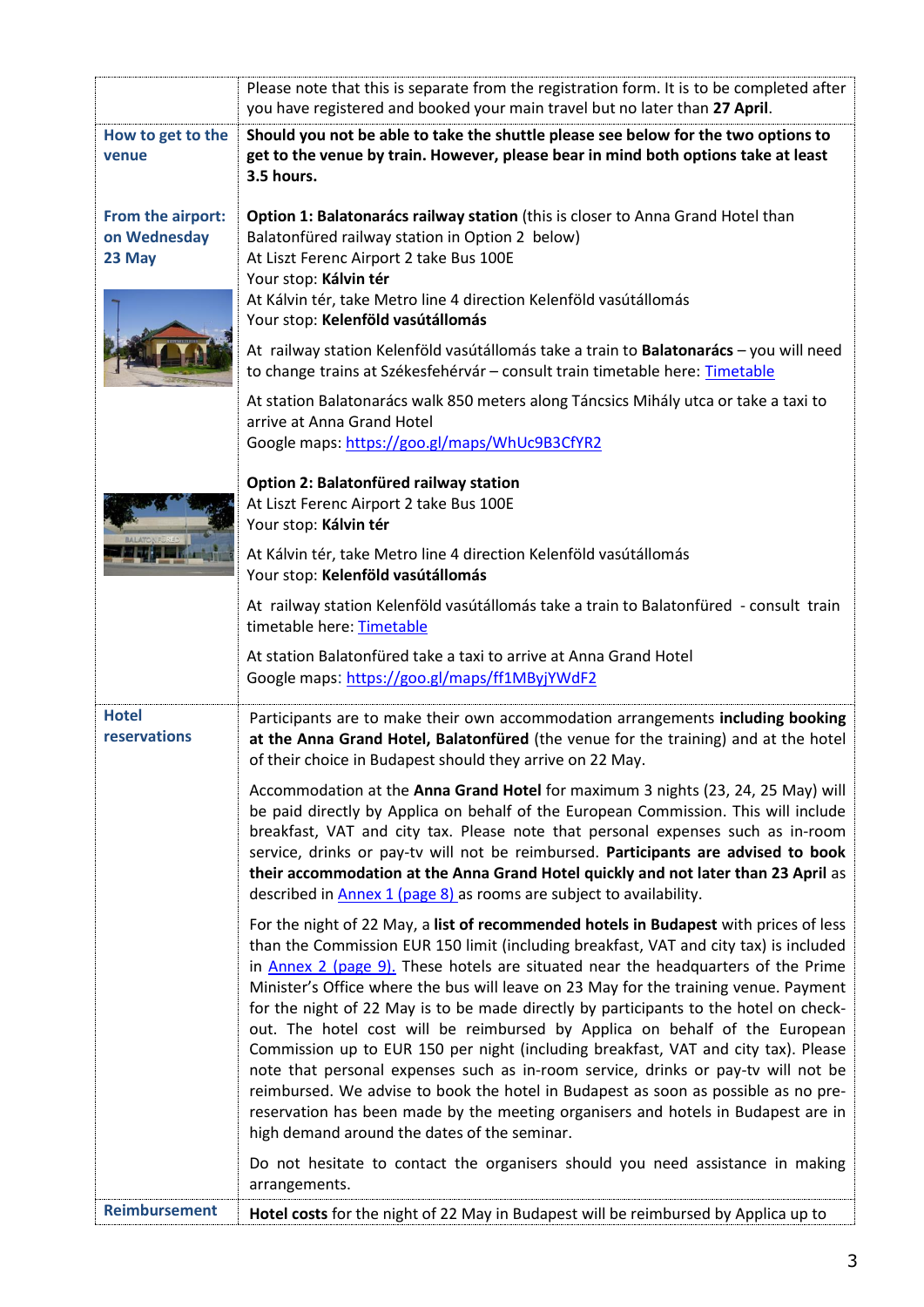| of hotel costs and<br><b>DSA</b>                                           | EUR 150 per night (breakfast, VAT, city tax included) after the training on receipt of a<br>completed reimbursement form.                                                                                                                                                                                                                                                                                                                                                                                                                                                                                                                                                                                                                                                                                                                                                                                                                    |
|----------------------------------------------------------------------------|----------------------------------------------------------------------------------------------------------------------------------------------------------------------------------------------------------------------------------------------------------------------------------------------------------------------------------------------------------------------------------------------------------------------------------------------------------------------------------------------------------------------------------------------------------------------------------------------------------------------------------------------------------------------------------------------------------------------------------------------------------------------------------------------------------------------------------------------------------------------------------------------------------------------------------------------|
|                                                                            | A daily allowance of EUR 45 covering dinner and local expenses will also be paid by<br>Applica after the training for each overnight stay between 22 and 26 March.                                                                                                                                                                                                                                                                                                                                                                                                                                                                                                                                                                                                                                                                                                                                                                           |
|                                                                            | In order to obtain your reimbursement, please fill in the reimbursement form at the<br>end of this note and send it by email with a copy of your hotel invoice (if applicable)<br>within thirty calendar days of the end of the training to: Gisele Uwayezu - Applica<br>(eventsecretariat@applica.be)                                                                                                                                                                                                                                                                                                                                                                                                                                                                                                                                                                                                                                       |
| <b>Transportation</b><br>from/to the<br>airport to/from<br><b>Budapest</b> | Liszt Ferenc International Airport is situated 21 km southeast of Budapest with fairly<br>rapid access (of 30 minutes) to the city centre (Deák tér) by the express airport<br>shuttle (Minibud), or by metro or taxi.                                                                                                                                                                                                                                                                                                                                                                                                                                                                                                                                                                                                                                                                                                                       |
|                                                                            | <b>Airport shuttle</b><br>MiniBud shuttle services can be ordered via internet or at the airport at the Customer<br>service and sales points on Terminal 2A and 2B arrival level. The price of a single<br>journey costs approximately EUR 7 between the airport and the nearby districts, and<br>the fee varies according to the distance between the address and the airport. The fee<br>may be more favourable if you book for more than one person and for a return<br>journey. Before booking please enquire at the Customer service desk about the price<br>of the shuttle service to your destination. For more information and booking please<br>see Airport minibus.                                                                                                                                                                                                                                                                |
|                                                                            | <b>Public transport - buses</b>                                                                                                                                                                                                                                                                                                                                                                                                                                                                                                                                                                                                                                                                                                                                                                                                                                                                                                              |
|                                                                            | Bus 100 E, a direct bud line, connects the airport with the city centre, Deák tér. It<br>leaves from Deák tér every thirty minutes from 04:00 to 23:30. The first bus leaves<br>from the airport each morning at 05:00, and the last one at 0:30. Bus 100E stops at<br>the BKK bus stop at the airport between the two terminals on the arrival level.                                                                                                                                                                                                                                                                                                                                                                                                                                                                                                                                                                                       |
|                                                                            | On the way to the city centre passengers may also get off the bus at Kálvin tér and at<br>Astoria before Deák tér. Bus 100E going to the airport only stops at Kálvin tér, but the<br>first two in the morning will also stop at the Astoria M bus stop.<br>A special ticket must be purchased for bus 100E for HUF 900 - other tickets or season<br>tickets are not valid for this service.<br>(Tickets for public transportation priced 350 HUF (just over EUR 1) are available at the<br>airport from BKK at its customer service points, from the post office, the newsagents<br>(Relay) and from ticket machines at the bus stop. It is also possible to purchase a<br>ticket from the bus driver for 450 HUF.)                                                                                                                                                                                                                         |
|                                                                            | For information about Budapest transport tickets and cards please visit the link<br>https://bkk.hu/en/tickets-and-passes/prices/                                                                                                                                                                                                                                                                                                                                                                                                                                                                                                                                                                                                                                                                                                                                                                                                             |
|                                                                            | Taxi<br>Főtaxi is the official taxi company at the airport. Reservations can be made in person<br>at the Főtaxi booths located at the exits at Terminals 2A and 2B. Taxis are available at<br>the designated taxi waiting area next to the reservation booths. The price of the taxis<br>are set based on a fixed tariff of 280 HUF/Km (EUR 0.95/Km) in addition to the one-<br>off basic fee of 450 HUF (EUR 1.50) and waiting fee. Usually you can pay with credit<br>cards or euros, however please check before the journey. A ride to the city centre<br>should typically cost around 6500 HUF (EUR 22) depending on traffic conditions.<br>Please beware of exposing yourself to risk by using non-regulated taxi service<br>providers soliciting at the terminal buildings.<br>For more information on taxis please see below link:<br>https://www.bud.hu/en/passengers/transport/airport transfer and other services/<br><u>taxi</u> |
| <b>Transportation</b><br>within Budapest                                   | Metro, Buses & Tram: Maps and Information are available at<br>https://bkk.hu/en/main-page/contact/                                                                                                                                                                                                                                                                                                                                                                                                                                                                                                                                                                                                                                                                                                                                                                                                                                           |
|                                                                            |                                                                                                                                                                                                                                                                                                                                                                                                                                                                                                                                                                                                                                                                                                                                                                                                                                                                                                                                              |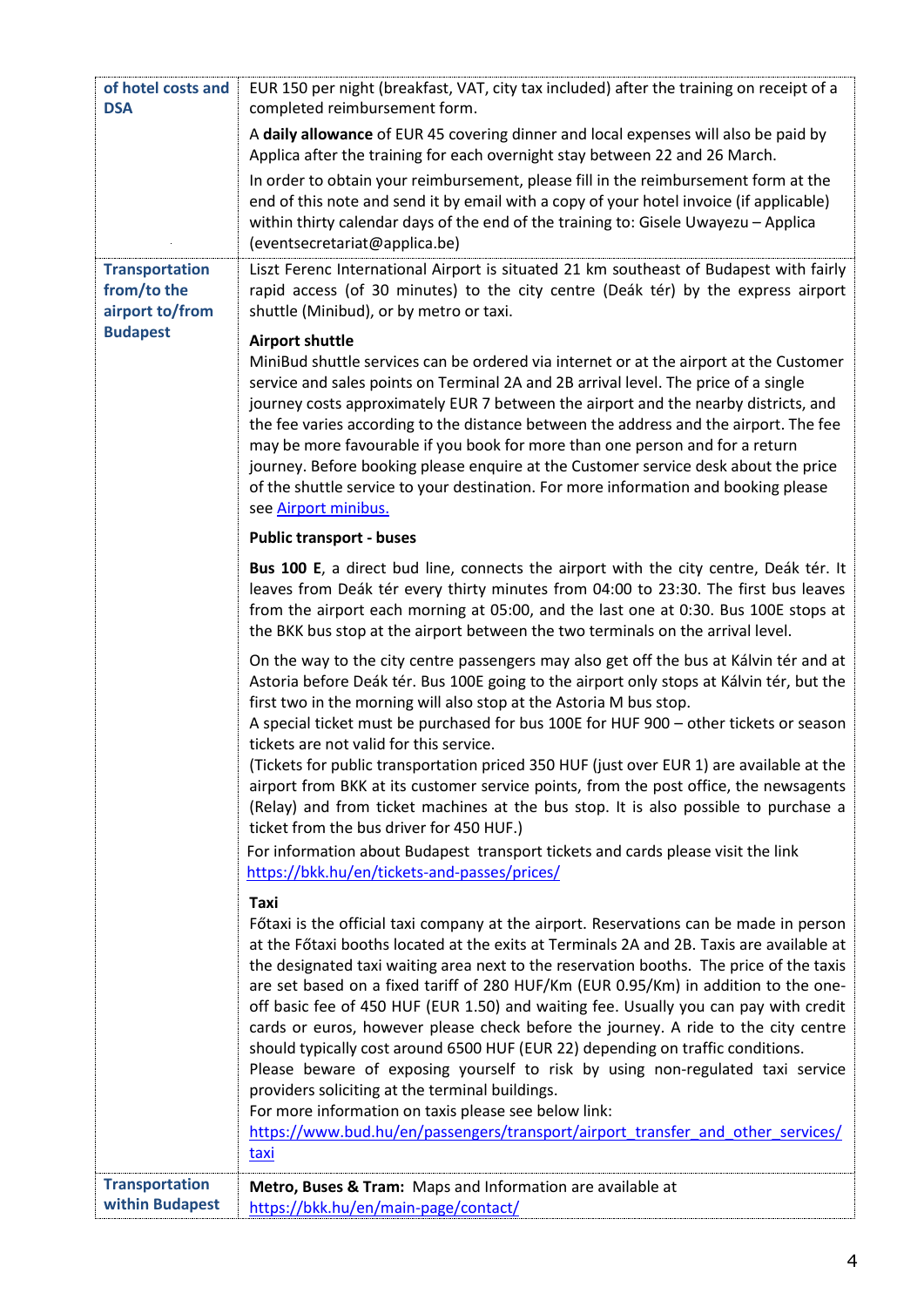|                                                                      | <b>Taxis</b><br>English speaking taxi service can be obtained from Főtaxi (http://fotaxi.hu/?lang=en)<br>Telephone: +36 1 222 2 222                                                                                                                                                                                                                                                                                        |                                                                                                      |  |
|----------------------------------------------------------------------|----------------------------------------------------------------------------------------------------------------------------------------------------------------------------------------------------------------------------------------------------------------------------------------------------------------------------------------------------------------------------------------------------------------------------|------------------------------------------------------------------------------------------------------|--|
| <b>Guided</b><br><b>Tour/Dinner</b>                                  | A guided tour at the Tihany Abbey will be organised on the 24 May, right after the<br>end of the second day of the seminar.                                                                                                                                                                                                                                                                                                |                                                                                                      |  |
|                                                                      | Participants are also kindly invited to a dinner hosted by the Prime Minister's Office<br>on the same evening. Participation at the dinner needs to be confirmed by<br>completing the relevant field in the registration form.                                                                                                                                                                                             |                                                                                                      |  |
|                                                                      |                                                                                                                                                                                                                                                                                                                                                                                                                            |                                                                                                      |  |
|                                                                      |                                                                                                                                                                                                                                                                                                                                                                                                                            |                                                                                                      |  |
| <b>Organisers</b><br>/Contact                                        | <b>Head of Evaluation Unit Hungary</b><br>Ms Gyöngyvér Gyene                                                                                                                                                                                                                                                                                                                                                               | Administration and assistance with<br>travel arrangements                                            |  |
| information                                                          | Prime Minister's Office<br><b>Evaluation and Planning Unit</b><br>20-22- Wesselényi utca, Budapest 1077                                                                                                                                                                                                                                                                                                                    | Loredana Sementini and Gisèle Uwayezu<br>email: eventsecretariat@applica.be<br>Tel +32 (0)2 736 1479 |  |
|                                                                      | <b>Organiser - Hungary</b><br><b>Ms Henriette Kiss</b><br><b>Communication Specialist</b><br>e-mail: henriette.kiss@me.gov.hu<br>Tel.: (+36) 30 433 8234                                                                                                                                                                                                                                                                   |                                                                                                      |  |
| Lake Balaton -<br><b>Anna Grand</b><br>Hotel,<br><b>Balatonfüred</b> | Lake Balaton is one of the most beautiful holiday areas of Hungary. Its characteristic<br>light blue colour, sweet water and mild climate, grassy beaches, volcanic hills on the<br>north coast and vineyards all around, as well as its sights and pretty settlements<br>attract not only Hungarians but also tourists from all over the world. More about Lake<br>Balaton here: https://www.wikiwand.com/en/Lake Balaton |                                                                                                      |  |
|                                                                      |                                                                                                                                                                                                                                                                                                                                                                                                                            |                                                                                                      |  |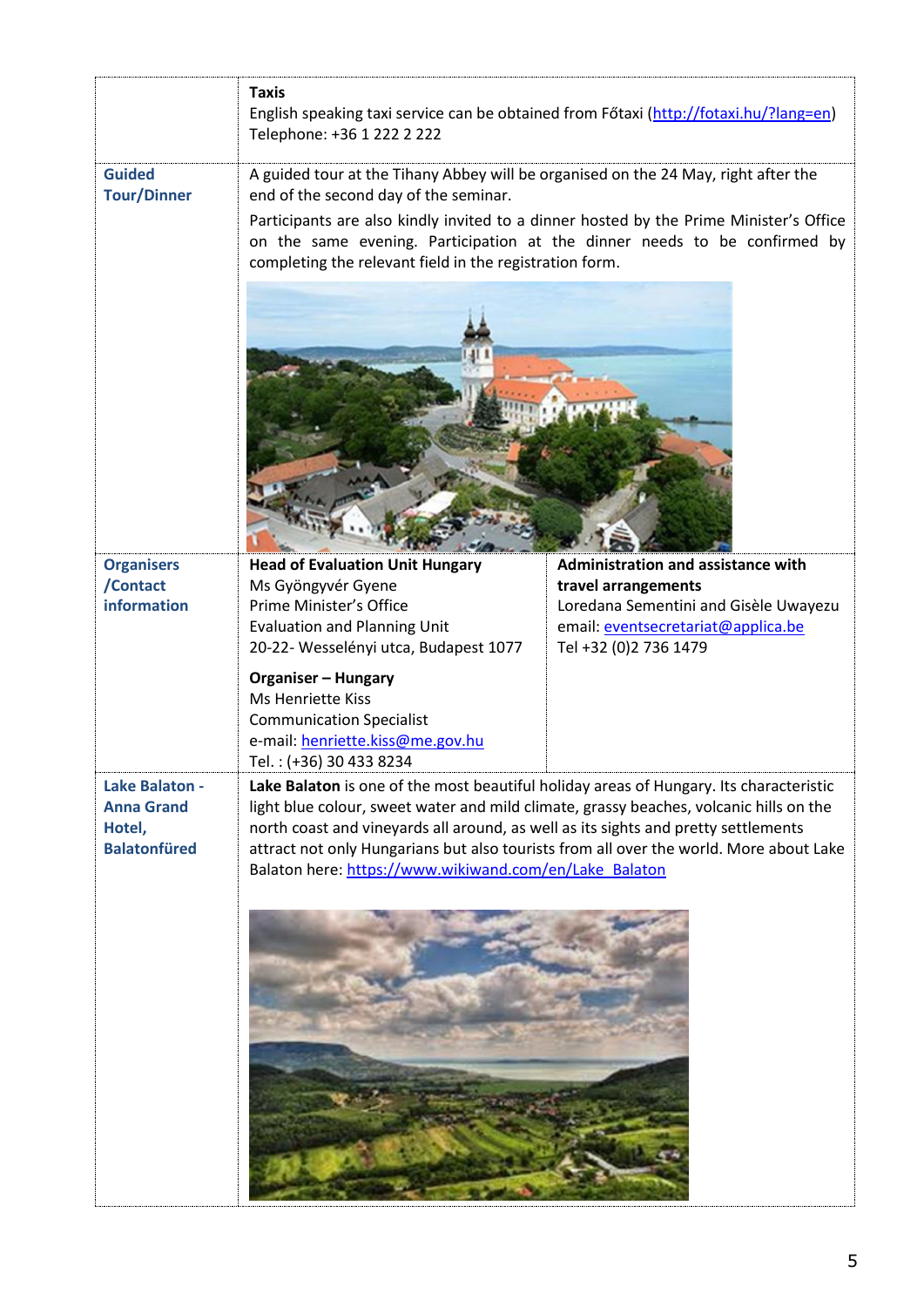|                                                              | Anna Grand Hotel is located in the heart of Balatonfüred, considered as the capital of<br>the north coast. This lively and elegant city offers a wide variety of amusements<br>thanks to the many cafés, restaurants, historical villas and cultural and culinary events<br>along the impressive coast. The hotel is famous for its traditional Anna Balls every July<br>26 where the most beautiful girl is chosen at midnight and awarded the prize of the<br>Belle of Anna Ball of the year. More about the hotel and the Anna Ball here: |
|--------------------------------------------------------------|----------------------------------------------------------------------------------------------------------------------------------------------------------------------------------------------------------------------------------------------------------------------------------------------------------------------------------------------------------------------------------------------------------------------------------------------------------------------------------------------------------------------------------------------|
|                                                              | https://annagrandhotel.hu/en/ - https://annagrandhotel.hu/en/anna-ball/                                                                                                                                                                                                                                                                                                                                                                                                                                                                      |
| <b>Budapest Guide</b>                                        | Practical information and tips for sightseeing in Budapest can be found at the city's<br>official guide, https://www.budapestinfo.hu/<br>Many relative applications are available for download on your smartphone via the<br>App Store and Google Play.                                                                                                                                                                                                                                                                                      |
| <b>Hungary Guide</b>                                         | The website GoToHungary is the official travel guide to Hungary. Here you may find<br>up-to-date information about where to go, what to see and what to do in order to<br>fully enjoy yourself while traveling in Hungary.                                                                                                                                                                                                                                                                                                                   |
| <b>General</b><br>information<br>about Budapest<br>& Hungary | Language<br>Hungarian is the official language of Hungary. English is widely spoken.<br><b>Local Time</b><br>Hungary Time is GMT+1.<br><b>Currency</b><br>The currency of Hungary is the Hungarian forint (HUF). The usual exchange rate is:<br>1 euro=310 forints<br><b>Currency Exchange</b><br>Euros and other foreign currency may be exchanged for Hungarian forints at most<br>banks and exchange offices located in the centre of Budapest (like Correct Change).                                                                     |